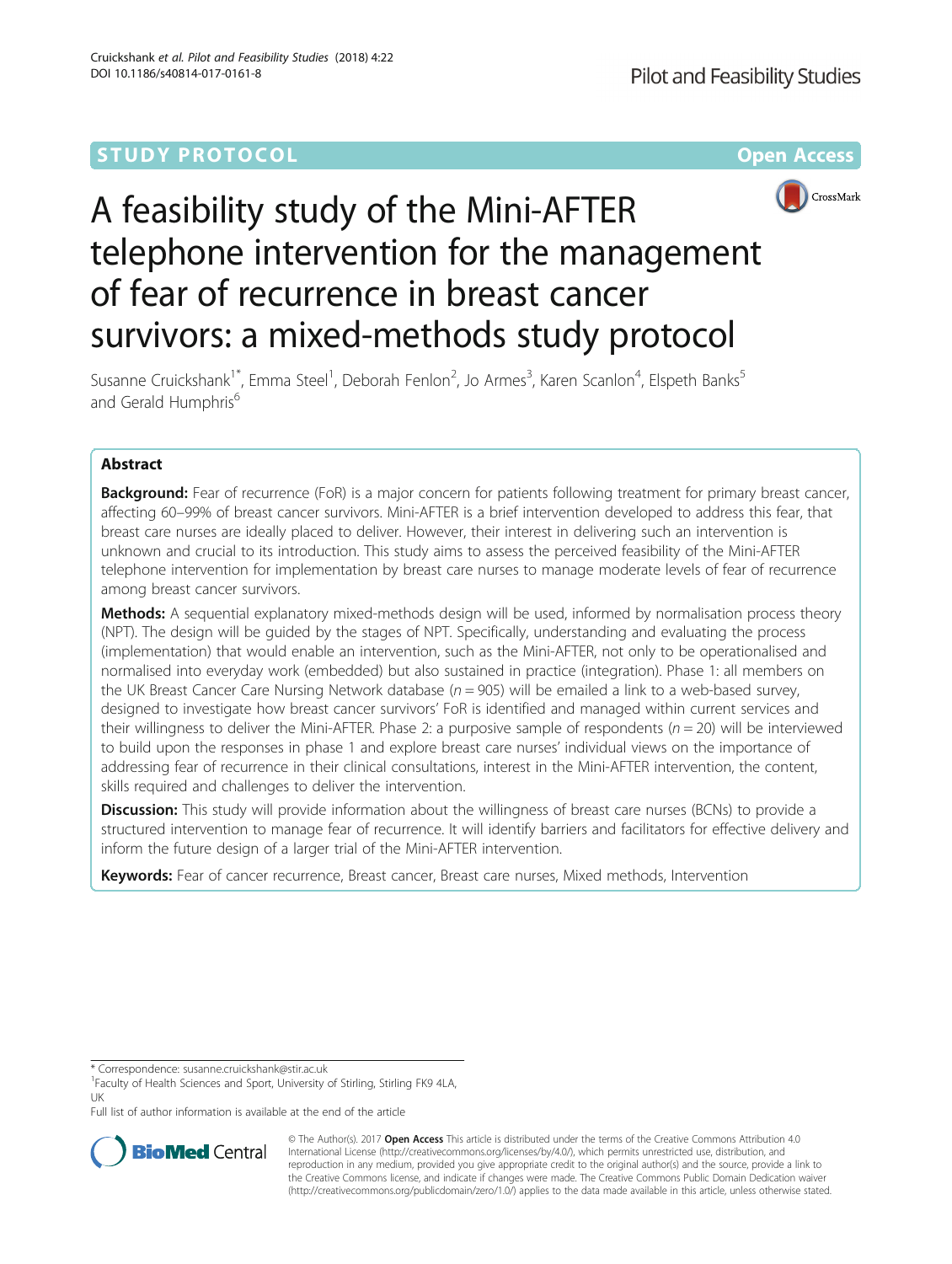# Background

Despite continued reductions in breast cancer mortality, 60–99% of individuals treated for breast cancer live with an ongoing fear that the cancer will recur  $[1-5]$  $[1-5]$  $[1-5]$ , and for which many seek help from health professionals. Fear of recurrence (FoR) is rated as one of the top-ranking concerns in breast cancer patients attending out-patient clinics with 62% wishing to discuss this issue with their clinician [\[6](#page-7-0)]. FoR may be exacerbated once treatment is complete and can significantly increase healthcare encounters as survivors seek reassurance in distinguishing between recurrence and treatment-related bodily changes [[7\]](#page-7-0). FoR can be understood as a natural response to a cancer diagnosis, experienced on a continuum from none to very high. However, when severe, it can lead to distress, difficulty in coping and is a predictor of poorer physical health [[8\]](#page-7-0). Prior work suggests health professionals lack skills and/or confidence to adequately recognise or address fears of breast cancer returning or progressing [[1](#page-7-0)].

The Ottawa Fear of Recurrence Colloquium issued a Delphi study-derived definition of FoR as 'fear, worry, or concern about the cancer returning or progressing' ([\[9](#page-7-0)], p.3267). High levels of FoR are characterised by excessive checking, overvigilance, frequent intrusive thoughts, poor sleep and anxiety [[10\]](#page-7-0), and can compromise quality of life for several years following diagnosis and treatment [[4, 11](#page-7-0)–[13\]](#page-7-0). Individuals experiencing this level of FoR may require intensive specialist psychological support [[14\]](#page-7-0). Humphris et al. developed the AFTER intervention for cancer patients with high levels of FoR [\[10](#page-7-0), [15\]](#page-7-0). The AFTER intervention is based on Leventhal's Self-Regulation Model which proposes that fears of illness are triggered by sensations which people interpret as symptoms [[16,](#page-7-0) [17](#page-8-0)]. The acronym AFTER represents  $A =$ Assessment,  $F = Family$ ,  $T = Thought$  and feelings,  $E =$ Examination and self-care and  $R =$  Returning of cancer and review. The fear of recurrence 4-item scale (FCR4) was used to determine the level of fear (score min 4 and max 20). Three items refer to different aspects of anxiety and worry about the cancer returning and the fourth item invites a rating of frequency of 'waves of strong feelings about the cancer coming back': a score of 10 on this scale approximates to the 60th percentile and is defined as moderate FoR; a score of 15 approximates to the 90th percentile and equates to a high level of FoR [[10, 15](#page-7-0)]. The AFTER intervention is a manual-based psychological treatment and comprises six face-to-face sessions. Delivery is conducted by a suitably trained psychologist or specialist cancer nurse. It has been shown to benefit people with cancer such as head and neck [\[10,](#page-7-0) [18\]](#page-8-0). It is generally accepted that early assessment and brief structured intervention has the potential to prevent symptoms of FoR worsening and to improve QoL [[19](#page-8-0)]. Evidence also suggests that cost savings could be made if high FoR is effectively treated, because patients with high FoR use more services or present later for tests to identify recurrence [\[19, 20](#page-8-0)]. Hence, this focus on intervening earlier, when FoR is at a moderate level, has led to the development of a less intensive version of the AFTER intervention, the Mini-AFTER intervention [[21](#page-8-0)]. The reasoning for developing a brief version of the AFTER intervention was based upon the following premises. First, a preventive philosophy was considered beneficial, that is to intervene prior to FoR rising to a high level. Second, this preventative approach is strengthened by better understanding by health professionals of the impact of FoR on the individual with cancer when it reaches high levels. Third, BCNs are already working within all teams involved in breast cancer treatment and follow-up, making them well placed to deliver an intervention, and finally, the offer of a brief intervention fits into a stepped-care service approach which adopts a FoR trajectory model, i.e. not a simple one-off screen 'test' for FoR but rather a series of interventions. This approach is supported by recent evidence from the Netherlands on providing a stepped-care approach to FoR [[22](#page-8-0)].

The Mini-AFTER intervention has been developed specifically to reduce moderate FoR in breast cancer survivors and is a single 30-min structured phone call designed to be made by BCN. It covers four key aspects associated with FoR: (1) ascertaining its significance and impact on cancer survivors' lives;  $(2)$  the nature of the symptom(s);  $(3)$  triggers of FoR following treatment; (4) identifying potential confidantes among family or friends, and/or if there are difficulties discussing FoR. Fear is legitimised by acknowledging these responses and discussing ways they can be managed through relaxation procedures, normalising fears/ beliefs, setting goals to reduce self-checking and seeking professional explanation and reassurance over unexplained symptoms. The intervention has also been shown to significantly reduce FoR [[12](#page-7-0), [23](#page-8-0)].

BCNs are highly skilled nurses who routinely provide emotional and psychological support to those with breast cancer [[24](#page-8-0)] and were identified in the early development of the Mini-AFTER as being best placed to deliver the intervention [\[10](#page-7-0)]. Several studies have shown that nurseled telephone interventions for breast cancer follow-up are feasible to deliver and they are associated with improved overall QoL. None, however, have specifically focused on FoR as a major concern [[25](#page-8-0)–[29\]](#page-8-0). The ability and confidence of BCNs to deal with this complex issue are key to successful delivery of the Mini-AFTER. However, it is unclear how ready and willing BCNs might be to deliver this kind of brief intervention. Given the emotionally laden nature of this particular problem and the concerns that health professionals have about addressing this need, it is not clear whether BCNs would be prepared to undertake this role, or what kind of training might enable them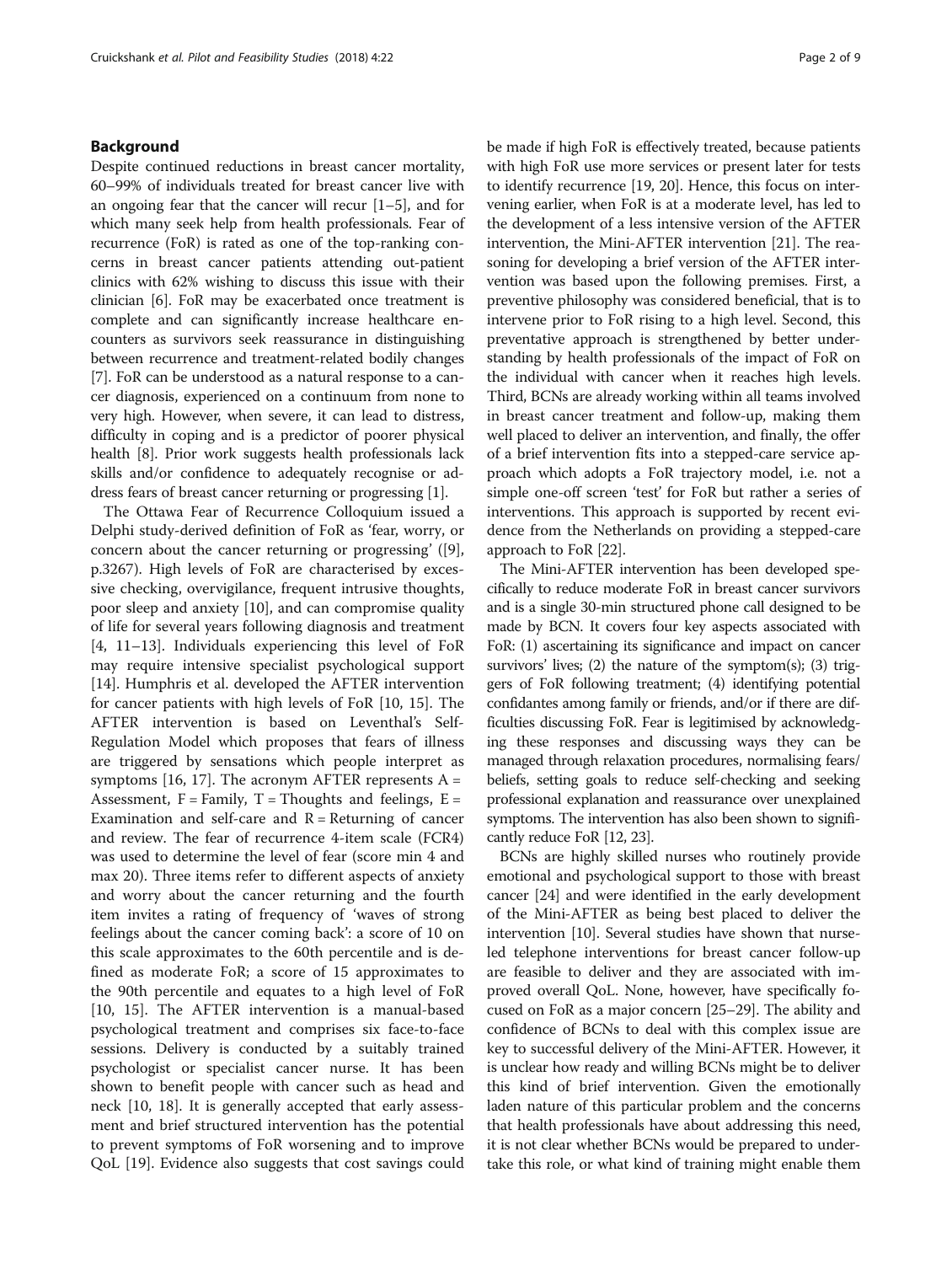to feel confident to deal with any problems that may arise. There is a need, therefore, to understand if, and how, breast cancer patients' fears are currently assessed and managed in practice, and what factors might contribute to the successful implementation of the Mini-AFTER intervention. This is a particularly important element of feasibility testing before moving to a pilot study of this intervention.

This protocol outlines a sequential explanatory mixedmethods study, designed to assess the acceptability and deliverability of a brief telephone intervention (Mini-AFTER) for the management of moderate fear of recurrence (FoR) in breast cancer survivors based on the views of BCNs. The findings from this study will inform the design of a larger trial of the Mini-AFTER intervention.

## Aims of study

The aim of this study is to determine the acceptability of BCNs implementing the Mini-AFTER intervention to identify and manage moderate levels of FoR among breast cancer survivors. The study objectives are:

- 1. To capture current approaches used by BCNs to identify and manage FoR
- 2. To understand the challenges and barriers for BCNs in assessing and managing FoR
- 3. To explore any BCNs perceived challenges and barriers to implementing the Mini-AFTER intervention
- 4. To understand what would enable BCNs to successfully implement the Mini-AFTER intervention in practice

# **Methods**

A mixed-methods sequential explanatory study has been designed [[30\]](#page-8-0), involving the collection of data in two consecutive phases (Table 1, adapted from Ivankova et al. [\[31](#page-8-0)]). In the first phase, using a survey, quantitative data will be collected and analysed to understand how BCNs identify and address their patients' FoR currently and if there are any barriers to doing this in clinical practice (objectives 1 and 2). The researchers will review the results from phase 1 before proceeding to phase 2 and will build upon and elaborate further on areas of importance to the overall study. An example of how the researchers intend to do this will be to run an association (as part of the statistical analysis) between the scale values for the question 'I always raise a discussion on FoR vs. I only discuss FoR if the patient raises it' question with the question 'Would you be interested in delivering the Mini-AFTER intervention in a future study?' The interview schedule will include an area of questioning that can explore this further: i.e. explore BCNs' individual views on the importance of addressing FoR in their clinical consultations, interest in the Mini-AFTER intervention, the content, skills required and challenges to deliver the intervention, ensuring objectives 3 and 4 are also fully addressed. Demographic data from the survey will guide the formation of the sample for the second phase of qualitative interviews.

Normalisation process theory (NPT) will be used in this study to provide a conceptual framework for this work [\[32](#page-8-0)]. NPT seeks to identify the component parts for understanding and evaluating the process (implementation) that would enable an intervention, such as the Mini-AFTER, not only

| Phase                    | Procedure                                                                                                                                                         | Product                                                                                                                                                                                               |
|--------------------------|-------------------------------------------------------------------------------------------------------------------------------------------------------------------|-------------------------------------------------------------------------------------------------------------------------------------------------------------------------------------------------------|
| Phase 1: data collection | • Web-based survey                                                                                                                                                | • Numerical data<br>• Freetext responses                                                                                                                                                              |
| Phase 1: data analysis   | • Multi-level models<br>• Sensitivity analysis<br>• Coding free text responses                                                                                    | • Descriptive statistics<br>• Coded themes                                                                                                                                                            |
| Connecting Phase 1 and 2 | • Purposive sampling frame determined by survey findings on<br>specific domains<br>• Develop interview questions to answer questions raised by<br>survey findings | • Interview sample<br>• Semi-structured interview schedule                                                                                                                                            |
| Phase 2: data collection | • Individual semi-structured phone interviews ( $n = 20$ )<br>• Verbatim transcription of interview audio recordings                                              | • Interview transcripts                                                                                                                                                                               |
| Phase 2: data analysis   | • Framework analysis                                                                                                                                              | • Thematic framework<br>• Indexed and charted data<br>• Mapping and interpretation of the data                                                                                                        |
| results                  | Integration of Phase 1 and 2 $\cdot$ Interpretation of the survey data<br>• Refinement to implementation process                                                  | • Discussion<br>• Refinement of the Mini-AFTER intervention<br>• Revision of Mini-AFTER study design<br>• Feasible process for implementing Mini-AFTER in<br><b>BCN</b> practice<br>• Future research |

Table 1 Flowchart of the mixed-methods sequential explanatory design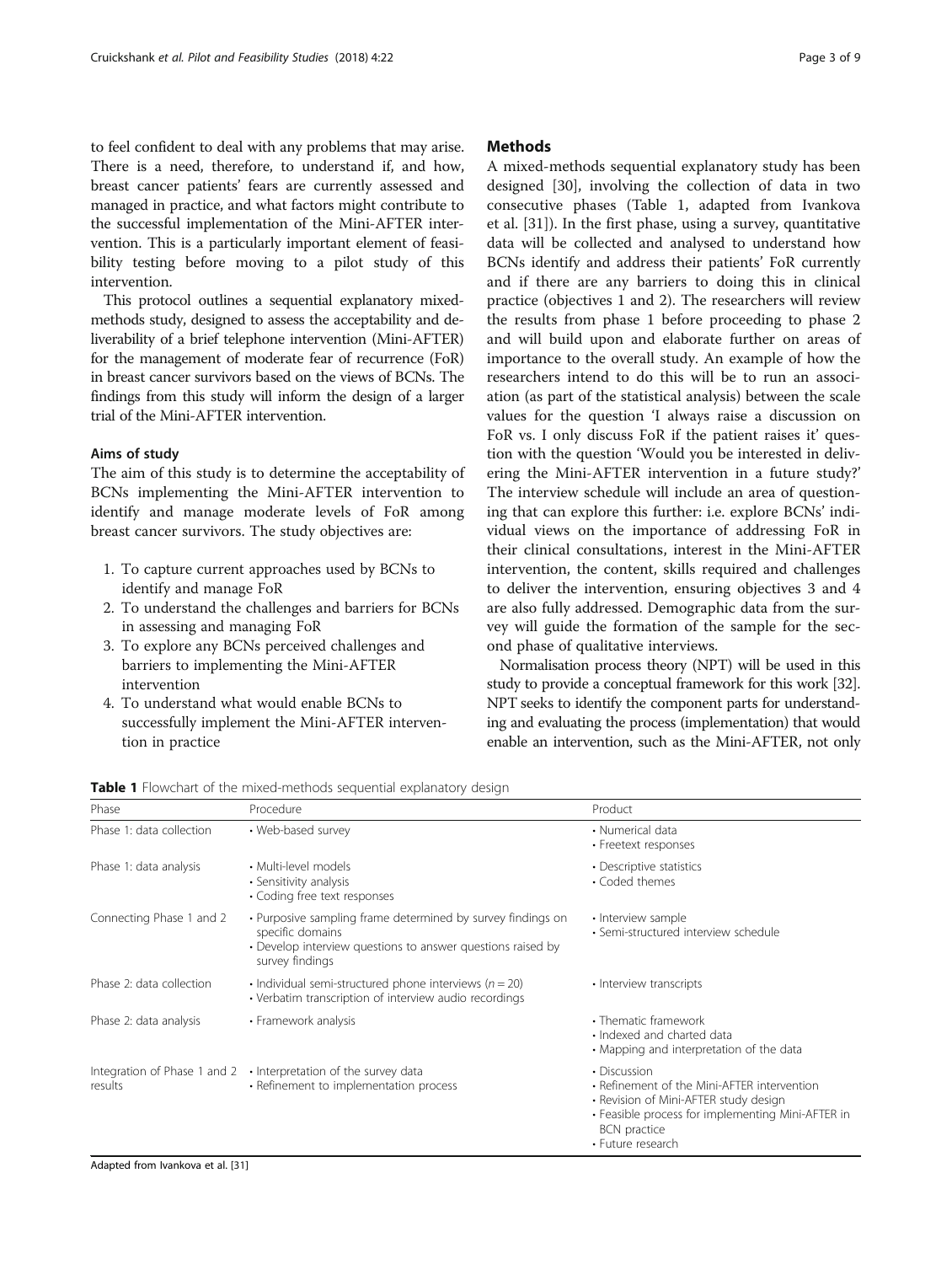to be operationalised and normalised into everyday work (embedded), but also sustained in practice (integration) [[33](#page-8-0)]. This theoretical approach focuses on the work of the individual (in this study the BCN) and the group (supporting influence of the wider team) to enable an intervention to be normalised. NPT comprises of four main components (1) coherence (or sense-making); (2) cognitive participation (or engagement); (3) collective action (work done to enable the intervention to happen); and (4) reflexive monitoring (formal and informal appraisal of the benefits and costs of the intervention). The dynamic relationship between these components is influenced by the wider context of the intervention, e.g. organisational context, structures, social norms, group processes, barriers, challenges and conventions. Table [2](#page-4-0) describes the four main NPT components in more detail, maps the type of questions/topic areas that will be explored against the framework and answer the objectives of the overall study. Examples of how these topics translated into the survey and/or interview questions are illustrated. These results will determine the next steps, and if a pilot RCT is indicated. If it is, it is likely to look at how study recruitment (of nurses and patients), training model, adherence to manual, patient response, and intraclass correlation (ICC) estimation would be achieved.

#### Phase 1: web-based survey

Phase 1 will address objectives 1 and 2. Responses will be collected from BCNs via a web-based survey to investigate the following feasibility domains [[34\]](#page-8-0):

- Acceptability: e.g. How helpful are formal assessment tools to assess patients for FoR?
- Demand: e.g. What is the estimated proportion of patients who experience moderate and high levels of FoR, and how is it currently managed in practice?
- Practicality: e.g. What support do BCNs currently receive to fulfil their role and help patients deal with psychological issues? What barriers do they encounter using assessment tools in clinical practice?
- Adaptation: e.g. Do BCNs receiving training to deal specifically with FoR?
- Integration: e.g. Would BCNs be interested in taking part in a training course for Mini-AFTER and what would this consist of?

The web-based survey will be conducted via the Bristol Online Survey tool [[35\]](#page-8-0), which is fully compliant with all UK data protection laws and is highly accessible across different organisations.

#### Phase 1 sampling and recruitment

The survey link and participant information sheet will be sent via email to members enrolled on Breast Cancer Care's Nursing Network database ( $n = 905$ ). Breast Cancer

Care is a UK-based breast cancer charity. This organisation hosts a database of 905 health professionals working directly with people affected by breast cancer, of which 65% are BCNs. A prerequisite of joining the network is that a health professional must spend at least 50% of their time working with people affected by breast cancer. This number is consistent with data published by Macmillan Cancer Support [[36](#page-8-0)–[39\]](#page-8-0). With no other national register of BCNs in the UK, this route is the most direct way for the research team to access the study population. However, further steps will be taken to increase awareness among BCNs across the UK about the study through hospital networks and regional BCN groups to enhance our overall recruitment.

Eligibility criteria (being a BCN) will be detailed in the email, participant information sheet and consent page. Six weeks after the initial email, a reminder will appear in an email bulletin, circulated by Breast Cancer Care. The survey will be open for a period of 12 weeks.

Demographic data will be gathered about the age of participants, number of years working with people affected with breast cancer, number of years qualified, job banding, clinical area they align with, i.e. surgery, oncology, medical, highest level of clinical attainment, number of BCNs in the respondents' workplace, numbers of newly diagnosed patients with breast cancer in their hospital and respondents' place of work.

Table [3](#page-5-0) illustrates the flow of the topics through the survey and examples of questions from each topic section. The questions were developed by the team and guided by the NPT approach illustrated in Table [2.](#page-4-0) The survey will be piloted among the research team, nurses working on the helpline at Breast Cancer Care  $(n = 4)$ and BCNs working in the NHS ( $n = 2$ ) to test access and responses before it is distributed. In order to reduce bias, these nurses will be excluded from completing the survey and future studies.

This study has strong patient and public representation. Patient (EB) and Breast Cancer Care (KS) representatives are co-applicant and collaborator, respectively, and involved in all substantive study matters. EB has significant experience in patient involvement with research and her insight has complemented the clinical and research expertise of the research team in shaping the study design.

To develop an audit trail, a record of the data collection process will be kept throughout the study, including the selection of the purposive sample for Phase 2.

# Phase 2: qualitative interviews

Phase 2 will address objectives 3 and 4 but will also be grounded in the quantitative results from the first phase, allowing us to explore and elaborate further on areas of importance to the overall study.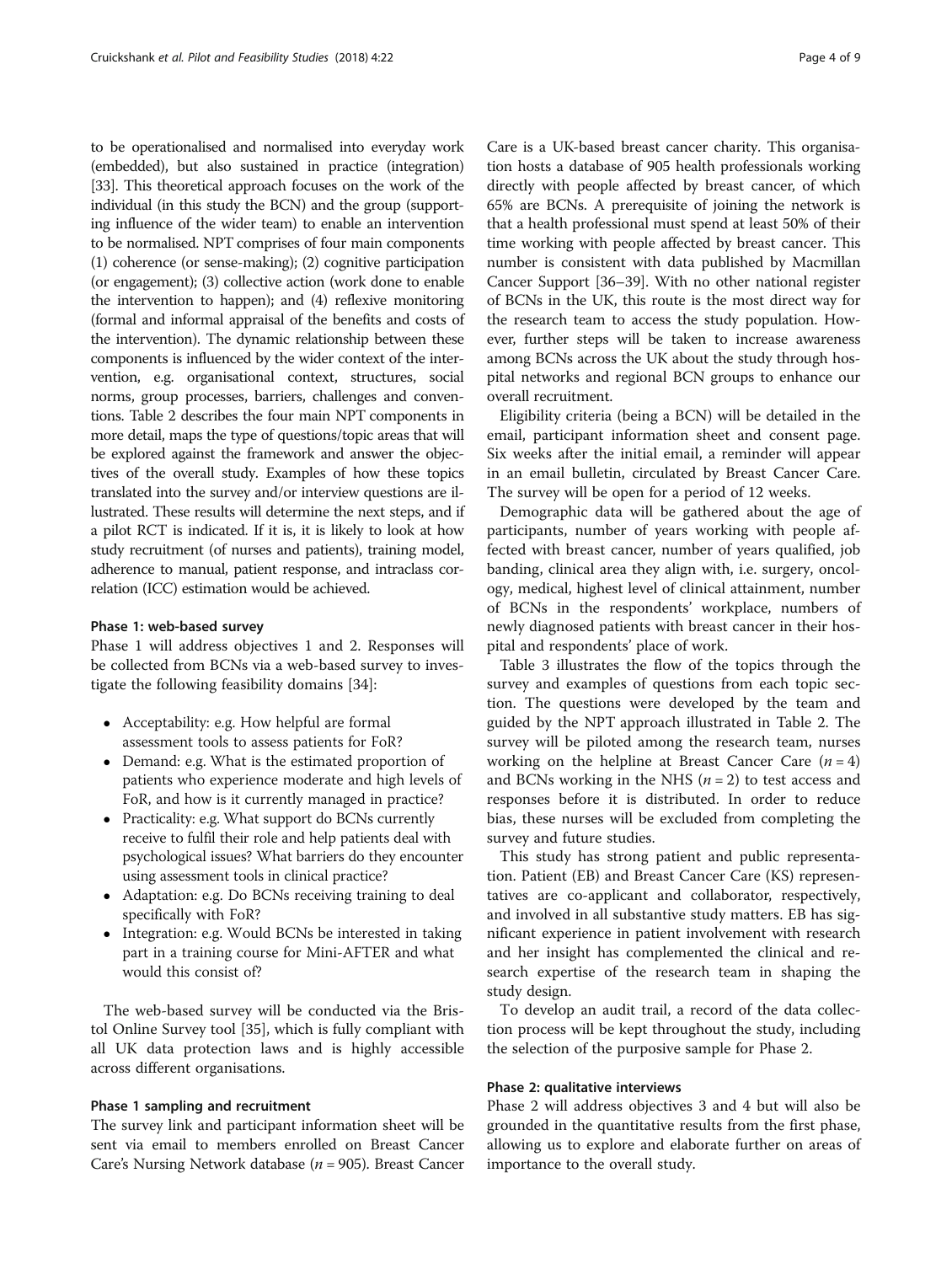# <span id="page-4-0"></span>Table 2 Use of the normalisation process theory (NPT) topic quide for intenview/survey questic

| NPT component                                                                                                                                                                                                       | Example question topics                                                                                                                                                                                                                                                                                                                                                                                                                            |  |  |
|---------------------------------------------------------------------------------------------------------------------------------------------------------------------------------------------------------------------|----------------------------------------------------------------------------------------------------------------------------------------------------------------------------------------------------------------------------------------------------------------------------------------------------------------------------------------------------------------------------------------------------------------------------------------------------|--|--|
| Coherence                                                                                                                                                                                                           |                                                                                                                                                                                                                                                                                                                                                                                                                                                    |  |  |
| Differentiation<br>How a set of practice differs from each other                                                                                                                                                    | 1. The relationship between knowing FoR is an area of concern and<br>identifying how a new intervention aligns with everyday practice<br>2. The worth attributed to introducing a FoR intervention                                                                                                                                                                                                                                                 |  |  |
| Communal specification<br>Working together to build a shared understanding of the aims,<br>objectives and benefits of a way of working                                                                              | 3. Is the intervention easy to describe?<br>4. Is it different from other interventions?<br>5. Is there a shared sense of purpose to address FoR among women with<br>breast cancer?<br>6. Who would the intervention benefit (thinking more broadly)?<br>Interview: Whose responsibility is it to discuss FoR?                                                                                                                                     |  |  |
| Individual specification<br>Understanding specific tasks and responsibilities around a set of<br>practice                                                                                                           |                                                                                                                                                                                                                                                                                                                                                                                                                                                    |  |  |
| Internationalisation<br>Understanding the value, benefit and importance of a set of practices                                                                                                                       | Is there a shared sense of purpose to address FoR among breast cancer<br>patients?<br>How do you think the Mini-AFTER differs to your current method of<br>assessing patients for FoR<br>7. Are the benefits likely to be valued by women with breast cancer?<br>8. Will an intervention fit with the overall goals and activity of the<br>organisation where the BCN works? Interview: Can you envisage the<br>Mini-AFTER changing your practice? |  |  |
| Cognitive participation                                                                                                                                                                                             |                                                                                                                                                                                                                                                                                                                                                                                                                                                    |  |  |
| Initiation<br>A core problem and whether or not key participants are driving it<br>forward<br>Enrolment                                                                                                             | 1. Are BCNs likely to think it is a good idea?<br>2. Can they see the point of the intervention easily?<br>Interview: Would you be willing to invest time to attain competence?<br>3. What kind of skills do BCNs have when dealing with FoR now? Survey:                                                                                                                                                                                          |  |  |
| May need to organise or reorganise themselves - rethinking<br>relationships                                                                                                                                         | See Table 2 ver2<br>4. Will they be prepared to invest time, energy and work in it? Survey:<br>See Table 2 ver2                                                                                                                                                                                                                                                                                                                                    |  |  |
| Legitimisation<br>The belief that an individual can make a contribution                                                                                                                                             | This includes:<br>· Training - examples giving in the survey<br>• Attaining competence to deliver intervention                                                                                                                                                                                                                                                                                                                                     |  |  |
| Activation<br>Identify and define the actions and procedures required to sustain a<br>new practice                                                                                                                  | · Time to deliver intervention<br>· Invest in changing practice environment                                                                                                                                                                                                                                                                                                                                                                        |  |  |
| Collective action                                                                                                                                                                                                   |                                                                                                                                                                                                                                                                                                                                                                                                                                                    |  |  |
| Interactional workability<br>Work people do with each other and the other elements of their<br>practices to enable them to operationalise it                                                                        | 1. How will providing a specific intervention affect the work of the BCN?<br>Interview: How would Mini-AFTER impact your workload<br>Interview: Would Mini-AFTER promote or impede your work?                                                                                                                                                                                                                                                      |  |  |
| Relational integration<br>The knowledge that participants have to build accountability and<br>mental confidence in the new intervention                                                                             | 2. Do they think it would promote or impede their work?<br>3. What effect will it have on the support they offer to women?<br>4. Do they think it would change the patient/BCN relationship?                                                                                                                                                                                                                                                       |  |  |
| Skill set workability<br>Allocation of work - who gets to do work in the trial                                                                                                                                      | 5. Is the work compatible with their existing work practices?<br>Survey: Questions understanding current working practices<br>6. How would the addition of an intervention impact on their workload                                                                                                                                                                                                                                                |  |  |
| Contextual integration<br>Allocation of resources to ensure the intervention can be fully executed<br>in practice                                                                                                   | and that of their colleagues?<br>7. What impact will there be on resources such as time?<br>8. How does it fit with the overall goals of their organisation/wider policy<br>agenda?                                                                                                                                                                                                                                                                |  |  |
| Reflexive monitoring                                                                                                                                                                                                |                                                                                                                                                                                                                                                                                                                                                                                                                                                    |  |  |
| Systematisation<br>Individuals may seek to determine how effective and useful it is for<br>them and others                                                                                                          | 1. Perceptions of benefit to patients or staff<br>2. What may be required to make the intervention workable in practice?<br>3. When would be an appropriate time to review the intervention?                                                                                                                                                                                                                                                       |  |  |
| Communal appraisal<br>Participants together (formally and informally) to evaluate the worth of<br>$a$ set of practices $-$ ls it working?                                                                           | 4. Do they perceive issues associated with recruitment?                                                                                                                                                                                                                                                                                                                                                                                            |  |  |
| Individual approval<br>Work experientially as individuals, its effects on them and the context<br>(an intervention that complicates and demands workload may well<br>have low uptake even if beneficial to patient) |                                                                                                                                                                                                                                                                                                                                                                                                                                                    |  |  |
| Reconfiguration<br>Modifying or redefining a practice to make it workable in practice                                                                                                                               |                                                                                                                                                                                                                                                                                                                                                                                                                                                    |  |  |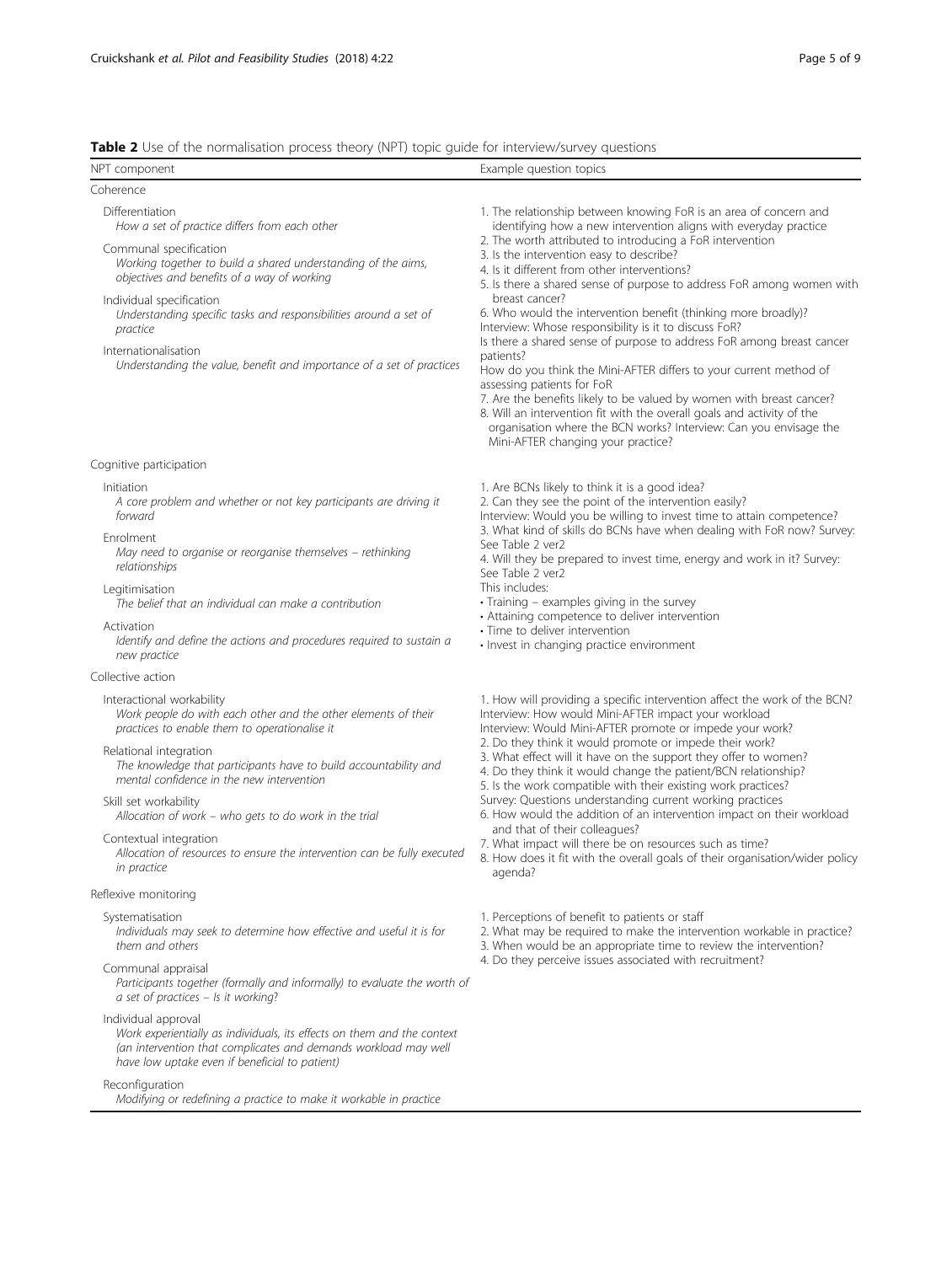<span id="page-5-0"></span>Table 3 Survey structure and example questions

| Section                                                 | Example questions                                                                                                                                                                                                                                                                                                                                                                               | Question type                                                               |
|---------------------------------------------------------|-------------------------------------------------------------------------------------------------------------------------------------------------------------------------------------------------------------------------------------------------------------------------------------------------------------------------------------------------------------------------------------------------|-----------------------------------------------------------------------------|
| 1. Consent                                              | • Do you consent to taking<br>part in this survey?                                                                                                                                                                                                                                                                                                                                              | • Multiple choice <sup>a</sup>                                              |
| 2. About you                                            | • No. of years working with<br>people affected by breast<br>cancer?<br>• How many breast care<br>nurses work on your team?<br>• Approx. what proportion of<br>your role is spent in the<br>following areas?                                                                                                                                                                                     | • Multiple choice<br>• Multiple choice<br>• Scale <sup>b</sup>              |
| 3. About the patients<br>you meet with<br>breast cancer | • What psychological care<br>interventions do you<br>provide to patients with<br>breast cancer?                                                                                                                                                                                                                                                                                                 | $\cdot$ Multiple choice                                                     |
|                                                         | FoR definition provided                                                                                                                                                                                                                                                                                                                                                                         |                                                                             |
|                                                         | • In your opinion, what<br>proportion of your patients<br>experience FoR at a<br>moderate level? At a severe<br>level?                                                                                                                                                                                                                                                                          | $\cdot$ Multiple choice                                                     |
| 4. About the work<br>you do                             | • Approx. what proportion of<br>patients do you discuss<br>FoR with?<br>• How is the issue of FoR<br>generally raised? (I always<br>raise a discussion on FoR vs.<br>I only discuss FoR if the<br>patient raises it)<br>· In your experience, what<br>factors trigger FoR in a<br>breast cancer patient?<br>• What barriers do you<br>encounter using assessment<br>tools in clinical practice? | • Multiple choice<br>• Scale<br>$\cdot$ Freetext <sup>c</sup><br>• Freetext |
| 4. About the support<br>within your team                | • What kind of formal<br>support do you receive to<br>fulfil your role?<br>• How would you rate the<br>support you get from your<br>team when helping patients<br>deal with psychological<br>issues? (Extremely supportive<br>vs. Not at all supportive)<br>• How would you rate the<br>formal support you receive<br>to fulfil your role?                                                      | Multiple answer <sup>d</sup><br>· Scale<br>· Scale                          |
| 5. About your<br>preferred support                      | • Have you received training<br>to deal specifically with the<br>area of FoR?                                                                                                                                                                                                                                                                                                                   | $\cdot$ Multiple choice                                                     |
|                                                         | Brief explanation of the Mini-<br>AFTER intervention provided                                                                                                                                                                                                                                                                                                                                   |                                                                             |
|                                                         | • If you were offered a one-day<br>training course to implement<br>the Mini-AFTER intervention,<br>would you accept it?                                                                                                                                                                                                                                                                         | • Multiple choice                                                           |
| 6. About other<br>support services<br>you use           | • If you identify a patient with<br>moderate FoR, which of the<br>following services do you refer<br>them to? With severe FoR?<br>• How do you decide which<br>service to refer your patient<br>to when they have FoR?                                                                                                                                                                          | • Multiple answer<br>• Freetext                                             |

| <b>Table 3</b> Survey structure and example questions (Continued) |  |  |  |
|-------------------------------------------------------------------|--|--|--|
|-------------------------------------------------------------------|--|--|--|

| 7. Follow-up                                                                            | Explanation of Phase 2 of the<br>study provided                                                                                                                        |                                        |  |
|-----------------------------------------------------------------------------------------|------------------------------------------------------------------------------------------------------------------------------------------------------------------------|----------------------------------------|--|
|                                                                                         | • Would you be willing to<br>take part in a telephone<br>interview?<br>• Would you be interested in<br>delivering the Mini-AFTER<br>intervention in a future<br>study? | • Multiple choice<br>• Multiple choice |  |
| <sup>a</sup> Multiple choice questions allow respondents to pick just one answer from a |                                                                                                                                                                        |                                        |  |

list of pre-defined answers

**bScale questions ask respondents whether they agree or disagree with a** number of statements, to rate items on a scale, or to rank items in order of importance

<sup>c</sup>Freetext questions allow respondents to type their answers in their own words

<sup>d</sup>Multiple answer questions allow respondents to pick more than one answer from a list of pre-defined answers

#### Phase 2 sampling and recruitment

The final survey question will invite participants to take part in a 40-min telephone interview. Depending on the number of participants agreeing to be interviewed, and following analysis of the data from phase 1, a purposive sampling matrix will be developed. If numbers allow, two demographic factors such as age, number of years qualified, years in current post or level of educational attainment will be combined with sub-groups based on the answers to the following two key questions which may predict willingness to use the Mini-AFTER intervention:

- How is the issue of FoR generally raised? (I always raise a discussion vs. I only discuss FoR if the patient raises it)
- How comfortable are you discussing FoR with your patients? (Extremely comfortable vs. Not at all comfortable)

To achieve the planned matrix and reach data saturation, an overall sample size of 20 will be required.

Prior to interview, an information pack about the Mini-AFTER intervention will be sent to each selected participant. This pack will be made up of a participant information sheet re-iterating the eligibility criteria, an online presentation and extracts from the Mini-AFTER manual. Interviews will be digitally audio recorded and conducted over the phone by ES.

Interviews will explore BCNs' views on the importance of addressing FoR in their clinical consultations, and how the Mini-AFTER intervention could be successfully integrated in practice. Phase 2 will also provide valuable information regarding the design and perceived feasibility of a future RCT, including the following domains [[40\]](#page-8-0):

• Eligibility—who (people affected by breast cancer) will participate in the trial?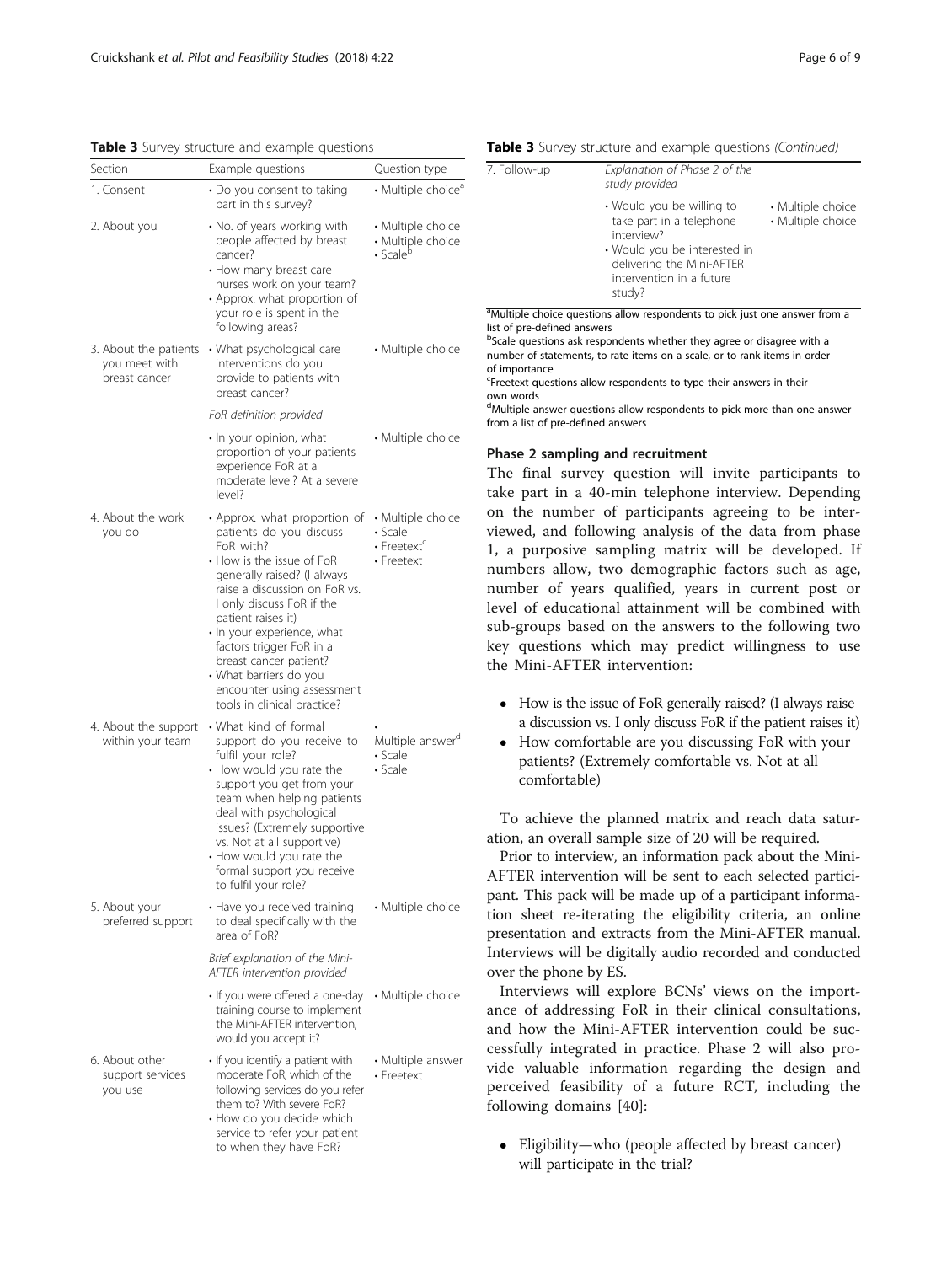- Recruitment—how will participants be recruited into the trial?
- Setting—where will the trial be conducted?
- Organisation—what training and resources will be needed to deliver Mini-AFTER?
- Delivery—how should Mini-AFTER be delivered?

Table [2](#page-4-0) illustrates how the interviews questions will be guided by NPT and provides examples of questions for each NPT component.

# Validity of interview data

To ensure a consistent interview style is used with all interview participants, ES will be the sole interviewer. Direct anonymised quotations will be used to illustrate findings in any future publications, presentations or reports. Double coding and utilisation of NVivo's coding comparison query [[41\]](#page-8-0) on 25% of the transcripts will ensure consistency and rigour across the whole of the data.

## Data analysis

The survey data will be collected, coded and entered into SPSS 22 [[42\]](#page-8-0). Descriptive statistics will be used to summarise the sample characteristics and responses to questions. Multiple responses from the same centre will be controlled for using a clustering approach.

Descriptive analysis of cross-sectional data will be reported to understand how FoR is currently identified and addressed in breast cancer patients. Associations will be examined to investigate variation in these responses according to self-reported training level, experience and service environment. Barriers to formal assessment and systematic intervention of FoR in clinical practice will be investigated.

We will use conventional random intercept/slope regression models with continuous and binary-dependent variables using suitable procedures in STATA (xtmixed and xtmelogit). We will perform tests using these approaches to determine if a multi-level approach is required. That is, the two procedures xtmixed2 (for continuous response data) and xtmelogit2 (for categorical data response data) will provide a likelihood-ratio statistic to indicate if variance within clusters (i.e. the BCNs from the same cancer units) is significant. To estimate these multi-level models the 'marginal likelihood' has to be estimated using approximate methods [[43](#page-8-0)]. This approach uses an adaptive quadrature procedure which enables efficient solutions to be obtained and reduced computation time. A sensitivity analysis will be performed to determine the appropriate number of integration points to obtain the most precise estimation.

Audio recordings from interviews will be transcribed verbatim, and all identifiable information will be removed from the transcripts. Framework analysis will guide the analysis of the qualitative data via a five-step process: (1) familiarisation with the data; (2) identifying a thematic

framework based on emerging themes or issues in the data; (3) indexing the data in relation to specific themes; (4) charting the data based on the indexed themes; and (5) mapping and interpretation of the data to analyse the key characteristics in the charts (35). All members of the research team will be involved in at least one step in the process to ensure both researchers and lay representatives contribute their expertise at all stages of the study. However, ES, DF, SC and JA will be involved in all steps.

Coding of the data will be informed by the four main components of NPT (coherence, cognitive participation, collective action and reflexive monitoring, Table [2\)](#page-4-0), but will also provide enough flexibility for any new themes that may emerge. Double coding will be employed on 25% of the transcripts to ensure any bias in the interpretation of the data is highlighted. Qualitative data will be coded and managed using NVivo 10 software [[41](#page-8-0)].

Following analysis of the two sets of data, the research team will integrate the results to reflect the outcomes of the entire study. Firstly, the quantitative results will be interpreted to answer objectives 1 and 2. Secondly, the qualitative findings will enable the phase 1 data to be further clarified by explaining the statistical results and addressing detail for objectives 3 and 4. The final stage will be to discuss and group the findings from both sets of data to the NPT framework and feasibility domains to ensure the decision about how, or indeed, whether a larger trial of the Mini-AFTER intervention could be developed, ultimately leading to its implementation in practice, is achieved.

## **Discussion**

The prevalence of FoR and the major impact it has on breast cancer survivors' quality of life, psychological state and use of healthcare services leads to the need for interventions to be developed to support breast cancer patients with both severe and moderate levels of FoR. There are a number of interventions being designed and tested [\[14, 15,](#page-7-0) [44, 45\]](#page-8-0); however, there is no routinely available intervention in practice to help support people with moderate FoR following treatment for cancer. Indeed there is evidence that some health professionals are not managing the issue of FoR even when it is brought to their attention [\[1](#page-7-0)]. This has the potential to harm breast cancer survivors as well as contribute to an increased use of healthcare services in an attempt to seek ways to cope with their fear [\[7](#page-7-0), [46\]](#page-8-0). Delivery of a nurseled telephone intervention to address FoR could not only relieve some of the pressure on healthcare services for follow-up cancer care, but also better serve the psychological needs of breast cancer survivors.

This study has been designed to provide an overview (Phase 1) as well as an in-depth insight (Phase 2) into how FoR is currently being managed in practice, and what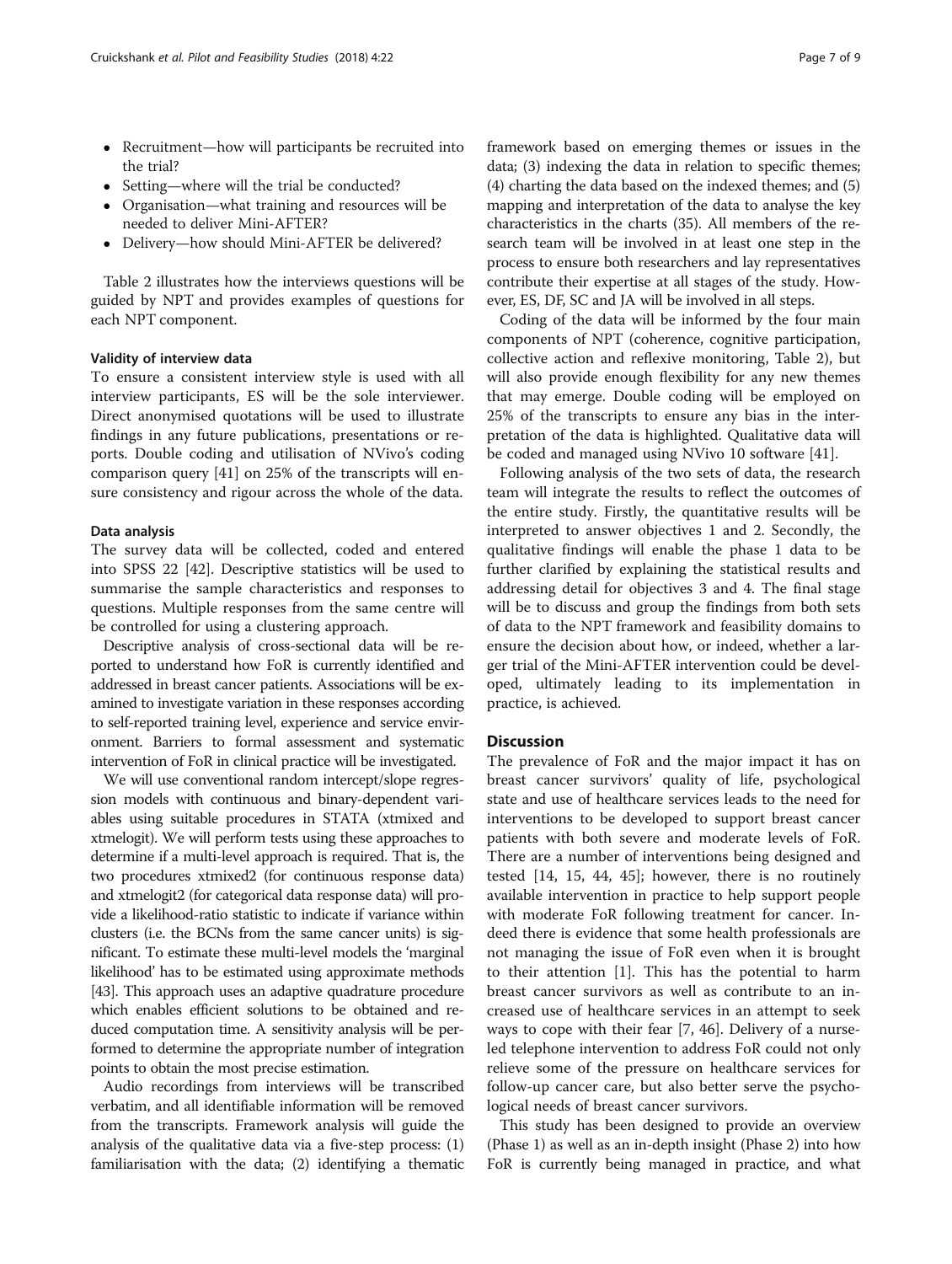<span id="page-7-0"></span>factors will contribute to the successful implementation of the Mini-AFTER telephone intervention. Use of NPT will inform specific aspects of the implementation of this intervention, such as whether it would promote or impede BCNs' work, what impact it would have on their resources and how it would fit with the overall goals of their organisation/wider policy agenda. Findings will also provide information to inform the development of an RCT to test the effectiveness of the Mini-AFTER intervention.

# Limitations

The study may be limited by low response rates. We are relying on BCNs opening their email from Breast Cancer Care and reading the contents. With the function of automatic sifting of email, we may find that some BCNs are not contacted through this route. The use of reminders may mitigate against this. Another limitation is that we are accessing BCNs through a single route rather than directly through their organisations. Although the Breast Cancer Care Nursing Network is the most comprehensive database of BCNs working in the UK, and the most comprehensive route to accessing BCNs across the country, the research team will raise awareness of the work among BCN through hospital and regional BCN networks.

#### Abbreviations

BCN: Breast care nurse; FoR: Fear of recurrence; RCT: Randomised control trial

#### Acknowledgements

This study is being supported by the breast cancer support charity Breast Cancer Care.

#### Funding

This study has been funded by the breast cancer research charity Breast Cancer Now (Ref: 2015NovSP679).

#### Availability of data and materials

Not applicable.

#### Authors' contributions

The overall study design was formulated by SC, GH, DF, JA and EB. SC created the survey and interview topics, and all authors were involved in the development of the final questions. The manuscript was drafted by SC and ES, and all authors revised the manuscript and approved the final version.

#### Competing interests

The authors declare that they have no competing interests.

#### Consent for publication

Not applicable.

#### Ethics approval and consent to participate

Ethical approval has been granted by the University of Stirling's School of Health Sciences Research Ethics Committee (no: SREC 15/16; NICR 16/17). To maintain the confidentiality of the Breast Cancer Care members, their email addresses will not be available to the research team. This means email reminders will be embedded in the email bulletins rather than sent directly to members. The final survey question inviting participants to take part in a telephone interview will only request the contact details of those who provide consent. Participants who agree to take part in the interview will be free to withdraw at any stage, and if they withdraw during the interview phase of the study their data will not be included in the final analysis. Participants will not be identified in any report or publication.

## Publisher's Note

Springer Nature remains neutral with regard to jurisdictional claims in published maps and institutional affiliations.

#### Author details

<sup>1</sup> Faculty of Health Sciences and Sport, University of Stirling, Stirling FK9 4LA, UK. <sup>2</sup>College of Health and Human Sciences, Swansea University, Swansea SA2 8PP, UK.<sup>3</sup> Florence Nightingale Faculty of Nursing and Midwifery, King's College London, London SE1 8WA, UK. <sup>4</sup>Breast Cancer Care, Central Office—Kennington Business Park Chester House, 1-3 Brixton Road, London SW9 6DE, UK. <sup>5</sup>National Cancer Research Institute, 407 St John Street, London EC1V 4AD, UK. <sup>6</sup>School of Medicine, University of St Andrews, St Andrews KY16 9AJ, UK.

## Received: 10 January 2017 Accepted: 15 June 2017 Published online: 20 July 2017

#### References

- 1. Cruickshank S. The effectiveness of an intervention by specialist breast care nurses to address the perceived needs and enhance the quality of life of women with breast cancer receiving follow-up care: a randomised controlled trial. Edinburgh Napier University, 2014. Available from [http://](http://www.napier.ac.uk/research-and-innovation/research-search/outputs/the-effectiveness-of-anintervention-by-specialist-breast-care-nurses-to-address-the) [www.napier.ac.uk/research-and-innovation/research-search/outputs/the](http://www.napier.ac.uk/research-and-innovation/research-search/outputs/the-effectiveness-of-anintervention-by-specialist-breast-care-nurses-to-address-the)[effectiveness-of-anintervention-by-specialist-breast-care-nurses-to-address](http://www.napier.ac.uk/research-and-innovation/research-search/outputs/the-effectiveness-of-anintervention-by-specialist-breast-care-nurses-to-address-the)[the](http://www.napier.ac.uk/research-and-innovation/research-search/outputs/the-effectiveness-of-anintervention-by-specialist-breast-care-nurses-to-address-the). Accessed 30 June 2017.
- 2. Montel S. Fear of recurrence: a case report of a woman breast cancer survivor with GAD treated successfully by CBT. Clin Psychol Psychother. 2010;17:346–53.
- 3. Early Breast Cancer Trialists' Collaborative Group. Effect of radiotherapy after breast-conserving surgery on 10-year recurrence and 15-year breast cancer death: meta-analysis of individual patient data for 10 801 women in 17 randomised trials. The Lancet. 2011;378:1707–16.
- 4. van den Beuken-van Everdingen MH, Peters ML, de Rijke J, Schouten HC, van Kleef M, Patijn J. Concerns of former breast cancer patients about disease recurrence: a validation and prevalence study. Psychooncology. 2008.
- 5. Adams E, McCann L, Armes J, Richardson A, Stark D, Watson E, Hubbard G. The experiences, needs and concerns of younger women with breast cancer: a meta‐ethnography. Psychooncology. 2011;20:851–61.
- 6. Kanatas A, Lowe D, Velikova G, Roe B, Horgan K, Shaw RJ, Rogers SN. Issues patients would like to discuss at their review consultation in breast cancer clinics—a cross-sectional survey. Tumori. 2014;100:568–79.
- Lebel S, Tomei C, Feldstain A, Beattie S, McCallum M. Does fear of cancer recurrence predict cancer survivors' health care use? Support Care Cancer. 2013;21:901–6.
- 8. Dunn LB, Langford DJ, Paul SM, Berman MB, Shumay DM, Kober K, Merriman JD, West C, Neuhaus JM, Miaskowski C. Trajectories of fear of recurrence in women with breast cancer. Support Care Cancer. 2015;23:2033–43.
- 9. Lebel S, Ozakinci G, Humphris G, Mutsaers B, Thewes B, Prins J, Dinkel A, Butow P. From normal response to clinical problem: definition and clinical features of fear of cancer recurrence. Support Care Cancer. 2016;24:3265–8.
- 10. Humphris G, Rogers S. AFTER and beyond: Cancer recurrence fears and a test of an intervention in oral and oropharyngeal patients. Social Science and Dentistry. 2012;2:29–38.
- 11. Kornblith AB, Powell M, Regan MM, Bennett S, Krasner C, Moy B, Younger J, Goodman A, Berkowitz R, Winer E. Long‐term psychosocial adjustment of older vs younger survivors of breast and endometrial cancer. Psychooncology. 2007;16:895–903.
- 12. Simard S, Thewes B, Humphris G, Dixon M, Hayden C, Mireskandari S, Ozakinci G. Fear of cancer recurrence in adult cancer survivors: a systematic review of quantitative studies. J Cancer Surviv. 2013;7:300–22.
- 13. Koch L, Jansen L, Brenner H, Arndt V. Fear of recurrence and disease progression in long‐term (≥5 years) cancer survivors—a systematic review of quantitative studies. Psychooncology. 2013;22:1–11.
- 14. Butow PN, Bell ML, Smith AB, Fardell JE, Thewes B, Turner J, Gilchrist J, Beith J, Girgis A, Sharpe L. Conquer fear: protocol of a randomised controlled trial of a psychological intervention to reduce fear of cancer recurrence. BMC Cancer. 2013;13:1.
- 15. Humphris G, Ozakinci G. The AFTER intervention: a structured psychological approach to reduce fears of recurrence in patients with head and neck cancer. Br J Health Psychol. 2008;13:223–30.
- 16. Leventhal B, Shearer P. Recognizing and managing the late effects of cancer treatment. Oncology (Williston Park). 1989;3:73.